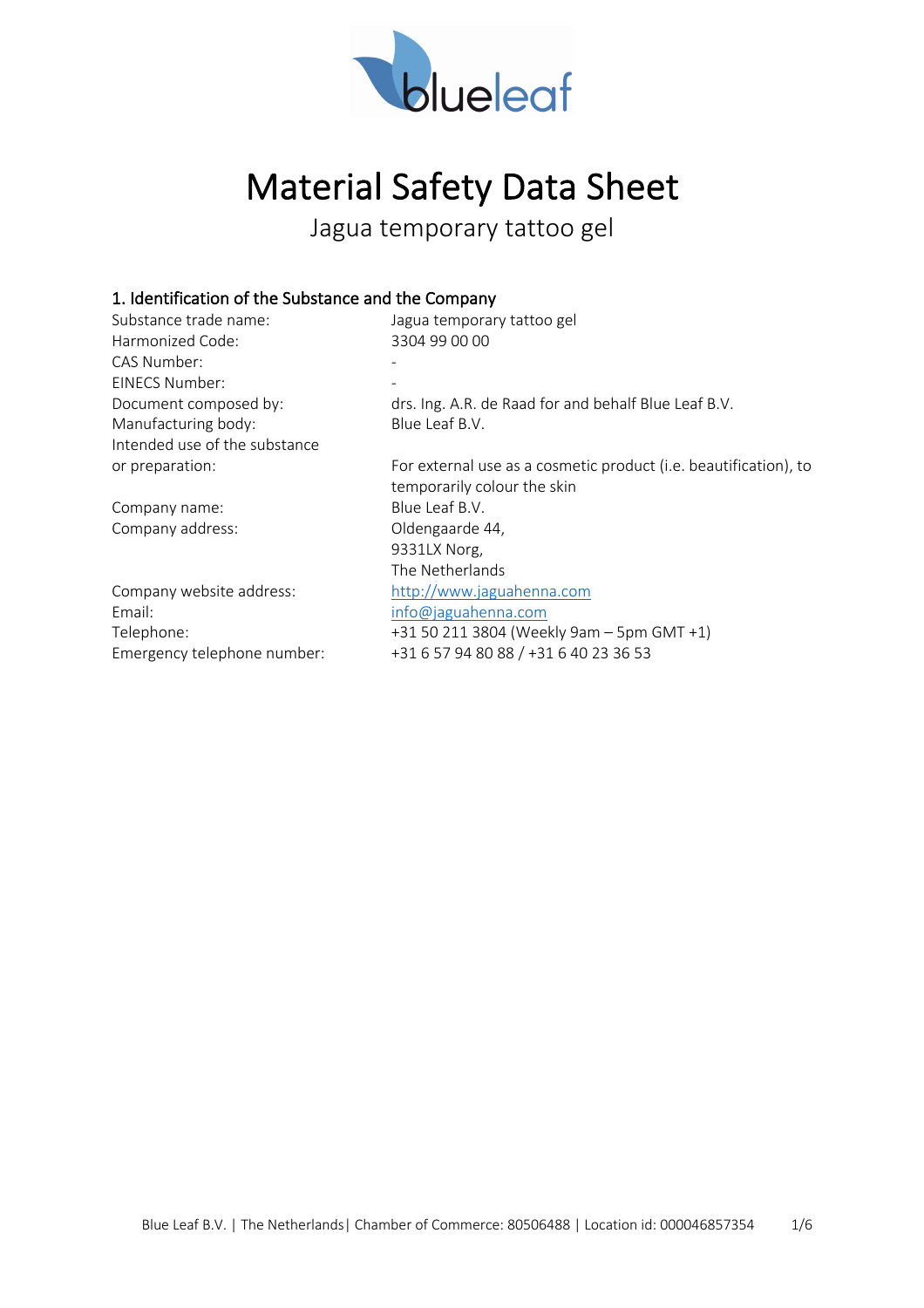

## 2. Composition

The substance composition is an aqueous gel formulation containing the following ingredients: Genipa Americana, Xanthan Gum, Citric Acid, Potassium Sorbate, Olive squalane and Sodium Benzoate. Because there is no specific CAS number nor EINECS number allocated for the watery Genipa Americana L. liquid extract solution, information for each active ingredient is provided below:

| Substance Ingredient                 | CAS number          | EINECS number | Classification       |
|--------------------------------------|---------------------|---------------|----------------------|
| Genipa Americana L. fruit extract ** | 6902-77-8 (Genipin) | 310-127-6     | Colourant            |
| Xanthan gum                          | 11138-66-2          | 234-394-2     | Thickener            |
| Citric acid                          | 77-92-9             | 201-069-1     | Preservative         |
| Potassium sorbate                    | 110-44-1            | 203-768-7     | Preservative         |
| Olive squalane                       | 84604-14-8          | 283-291-9     | Penetration enhancer |
| Sodium Benzoate                      | 532-32-1            | 208-534-8     | Preservative         |

*\*\*Genipa Americana - Genipin is extracted and contained within a solution of aqua and Genipin. By nature of the extraction process we estimate that Genipin levels are < 7.8 ± 0.3 mg/g. Other naturally forming chemical constituents of the Genipa Americana fruit pulp can also be contained within this solution. Such present constituents may be: D Mannitol, Carbohydrates, Tartaric Acid, Genipic acid, Hydatoin, Caffeine & Calcium.* 

## 3. Hazards Identification

| Most important hazards: | The substance is an aqueous gel, so avoid slipping on any<br>spillages.                                    |
|-------------------------|------------------------------------------------------------------------------------------------------------|
| Specific hazards:       | There are no known hazards specifically identified nor<br>associated with this substance.                  |
| 4. First Aid Measures   |                                                                                                            |
| Skin contact:           | Not applicable.                                                                                            |
| Eye contact:            | Wash eyes with lots of water while lifting the eye lid;<br>seek medical attention should irritation occur. |
| Ingestion:              | Do not induce vomiting. Seek medical attention if irritation                                               |
|                         | develops after ingestion.                                                                                  |
| Inhalation:             | Not applicable.                                                                                            |

## 5. Fire Fighting Measures

| The substance is non-flammable. |
|---------------------------------|
| Suitable extinguishing media:   |
| Unsuitable extinguishing media: |
| Special hazards in fire:        |
| Required special protective     |
| equipment for fire-fighters:    |

Water Not applicable None No extraordinary equipment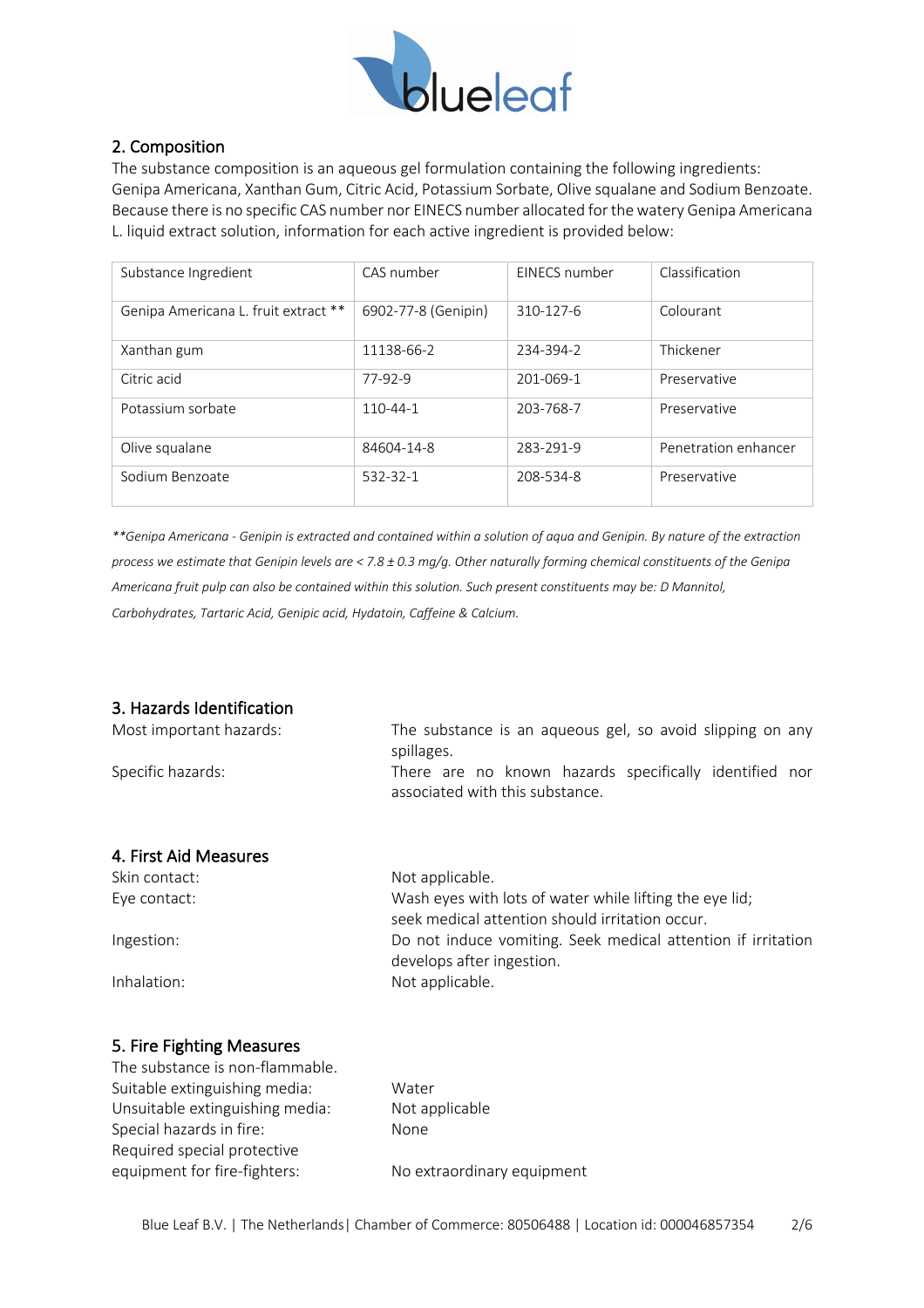

#### 6. Accidental Release Measures

| Personal precautions:      | If spilled onto the floor, avoid slipping on the substance  |
|----------------------------|-------------------------------------------------------------|
|                            | during the clean-up procedure.                              |
| Environmental precautions: | This substance poses no specific threat to the environment; |
|                            | however, it is recommended that any accidental spills are   |
|                            | cleaned up and disposed of in accordance with local         |
|                            | regulations for the disposal of non-hazardous products.     |
| Methods for Cleaning:      | Follow usual in-house procedures for cleaning up and        |
|                            | disposing of non-hazardous products, in accordance with     |
|                            | good working practices and local regulations.               |
|                            |                                                             |

#### 7. Handling and Storage

Handling: Handle with care, this substance can temporarily stain the skin (a non-hazardous and temporary effect). Protective gloves are recommended to avoid unwanted colouring of the skin during handling; neoprene, nitrile or natural rubber (latex) are all suitable materials for gloves. Disposable aprons are also recommended to protect clothing from accidental, unwanted colouring.

> Expose the substance for the shortest possible time during the filling procedure. Exposure to the atmosphere will degrade the colouring properties of the substance.

> Sterilization of containers and material is recommended. Otherwise, clean filling lines with a hot soapy water solution, to ensure that all the substance has been removed.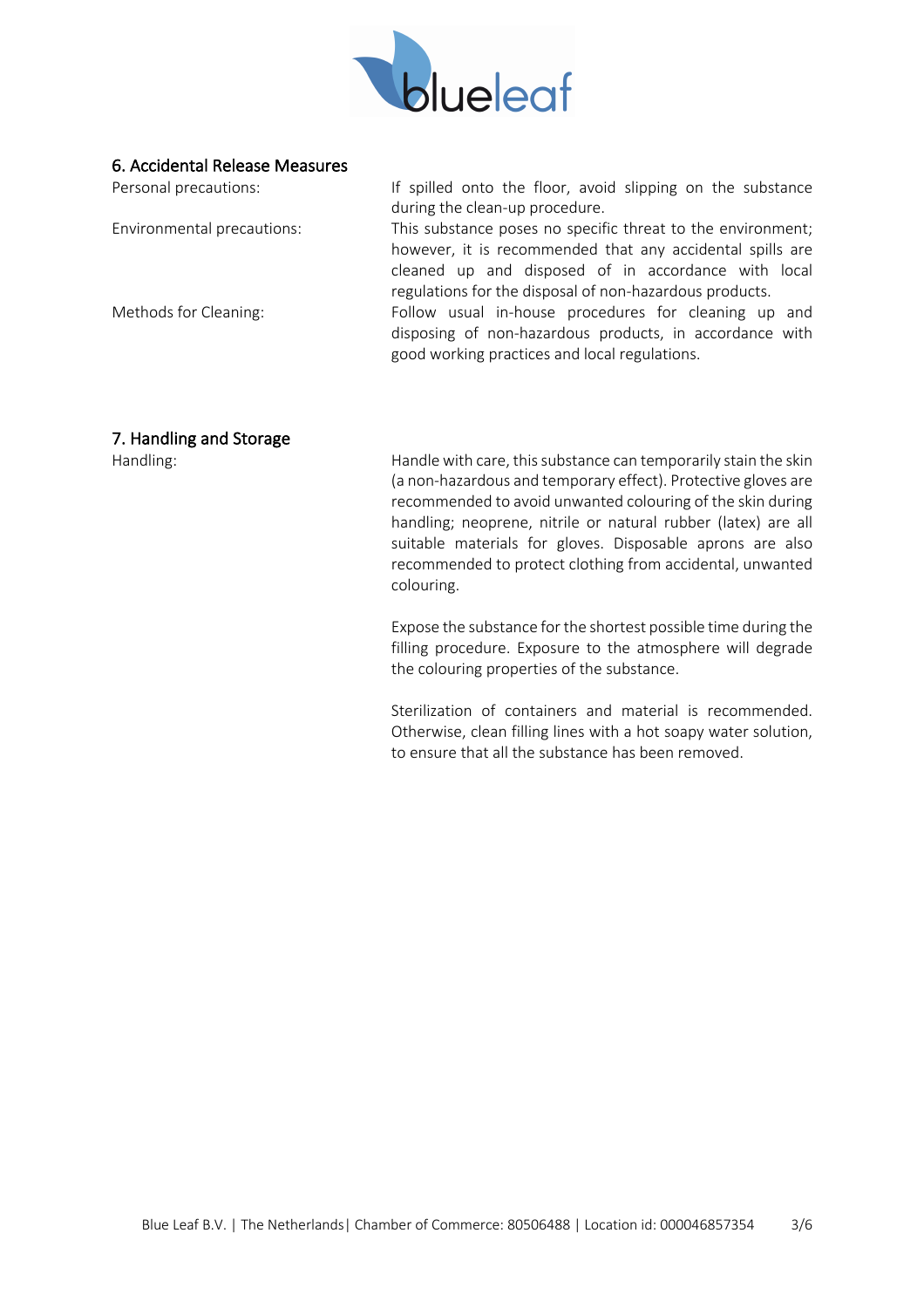

| Storage:   | Exposure to the atmosphere degrades the colouring<br>properties of the substance. The deterioration process<br>depends on the level of exposure to oxygen, humidity, and<br>temperature. The product should be stored in original,<br>unopened containers in a cool, dry place. |
|------------|---------------------------------------------------------------------------------------------------------------------------------------------------------------------------------------------------------------------------------------------------------------------------------|
|            | The substance will maintain its colouring properties for a<br>minimum of 12 months if stored at -20 degrees Celsius. The<br>substance should be stored below 7 degrees Celsius,<br>unexposed to direct sunlight, when used within 30 days.                                      |
| Packaging: | The substance is supplied in sealed pouches that provide<br>protection against the degradation caused due to the<br>presence of oxygen and sunlight.                                                                                                                            |

#### 8. Exposure Controls

| Control parameters             | No specific requirement.                                                                                                                  |
|--------------------------------|-------------------------------------------------------------------------------------------------------------------------------------------|
| Personal protection equipment: | Advisable; disposable apron/protective clothing to protect<br>clothing from colouration through accidental contact with the<br>substance. |
| Eye protection:                | safety goggles. Provide<br>approved<br>Wear<br>eyewash,<br>quick drench.                                                                  |
| Hand protection:               | Advisable; disposable gloves to protect the skin from<br>temporary colouration through accidental contact with the<br>substance.          |
| Respiratory protection:        | No specific requirement                                                                                                                   |

# 9. Physical and Chemical Properties

| Appearance:       | Aqueous gel                                                                                                 |
|-------------------|-------------------------------------------------------------------------------------------------------------|
| Colour:           | Dark blue to black                                                                                          |
| Odour:            | Fruity / sweet                                                                                              |
| pH range:         | $3 - 5$                                                                                                     |
| Boiling point:    | $59^{\circ}$ C                                                                                              |
| Melting point:    | Not applicable                                                                                              |
| Flashpoint:       | Unknown; this product is not classified as flammable nor<br>combustible under the UN classification system. |
| Vapour pressure:  | Unknown                                                                                                     |
| Relative density: | $1,66$ g/L                                                                                                  |
| Solubility:       | Soluble in water: 4,0 g/L at 20°C                                                                           |
| Viscosity:        | 102 to 104 cP                                                                                               |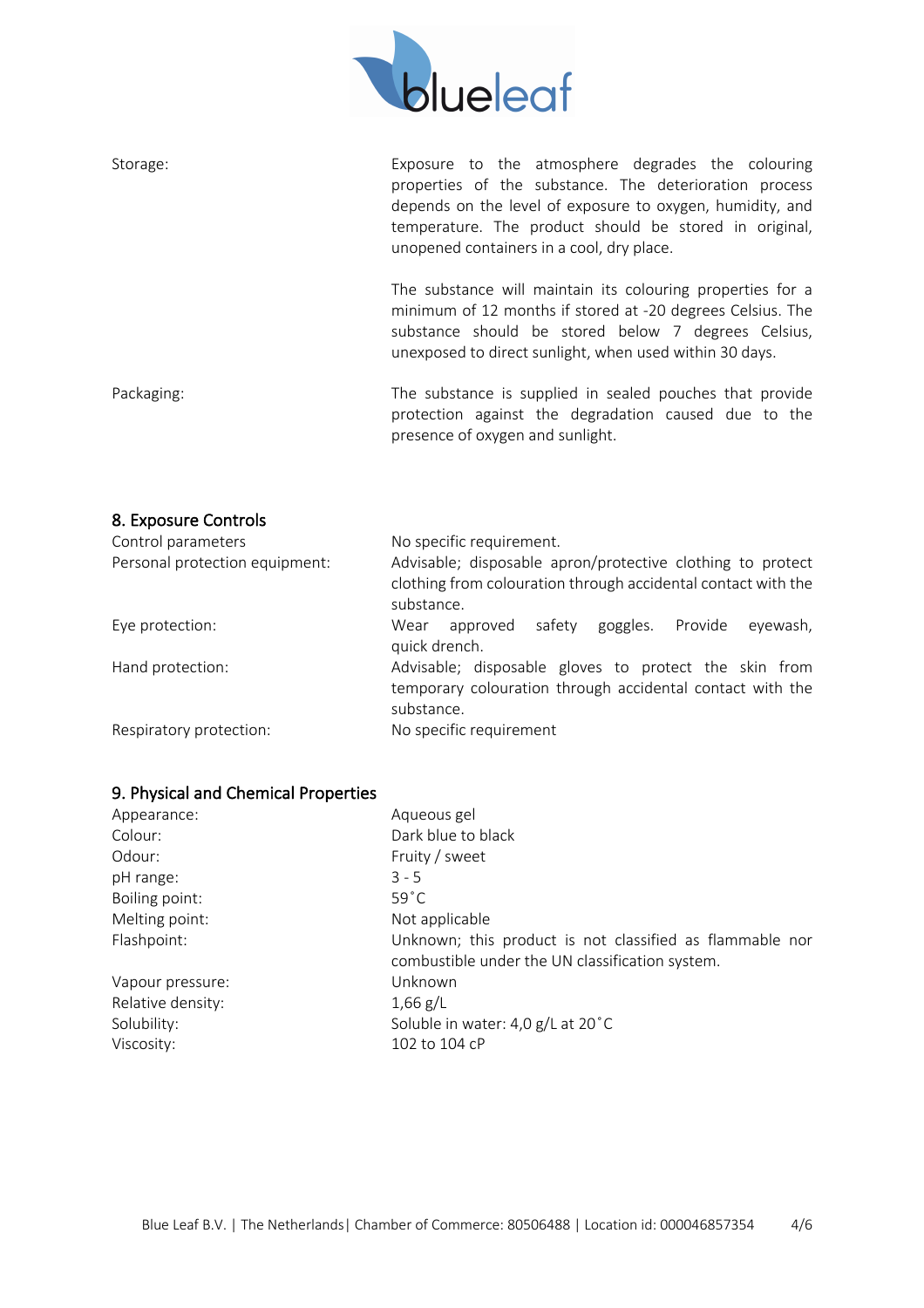

#### 10. Stability and Reactivity

Materials to avoid: Unknown Hazardous decomposition products: Unknown

Conditions to avoid: Exposure to the atmosphere, heat, sunlight, and fluctuating temperatures.

#### 11. Toxicological information

Genipa Americana L. Liquid Extract does not contain Carcinogenic, mutagenic or toxic for reproduction (CMR) substances classified in category 1A, 1B, or 2 under Part 3 of Annex IV of Regulation (EC) No 1272/2008 and does not contain substances classified as prohibited of Annex II and Annex III of Regulation (EC) No 1223/2009. According to information available, this substance is nontoxic under normal conditions and is not classified in EEC listing.

The Genipa Americana L. fruit pulp and juice has been used for centuries by many Indigenous peoples of Central and South America. The colourant is known to be safe and is traditionally used for beautification, camouflage and for the protection that it offers from sunburn and biting insects. The fruit is also eaten when ripe, and used in the preparations of various jams, jellies and beverages.

#### 12. Ecological Information

| Biodegradable substance:                | Ultimately biodegradable.                                                                                                                                                                                                                                                                                       |
|-----------------------------------------|-----------------------------------------------------------------------------------------------------------------------------------------------------------------------------------------------------------------------------------------------------------------------------------------------------------------|
| 13. Disposal Considerations<br>Product: | Arrange disposal as non-hazardous waste in accordance with<br>local regulations.                                                                                                                                                                                                                                |
| Used packaging:                         | Dispose in accordance with federal, state/provincial/regional<br>and local regulation.                                                                                                                                                                                                                          |
| 14. Transport Information               |                                                                                                                                                                                                                                                                                                                 |
| Classification data:                    | Non-hazardous substance. UN classification does not apply,<br>nor is specific labelling required.                                                                                                                                                                                                               |
| Packaging requirements:                 | For independent small quantities (<5kg) transport is<br>acceptable in suitable hermetically sealed pouches,<br>potentially packaged within additional protective, lined,<br>cardboard cartons. For independent large quantities (>5 kg)<br>transport as a non-hazardous liquid in UN freestanding<br>packaging. |
| Harmonized code:                        | 3304 99 00 00                                                                                                                                                                                                                                                                                                   |